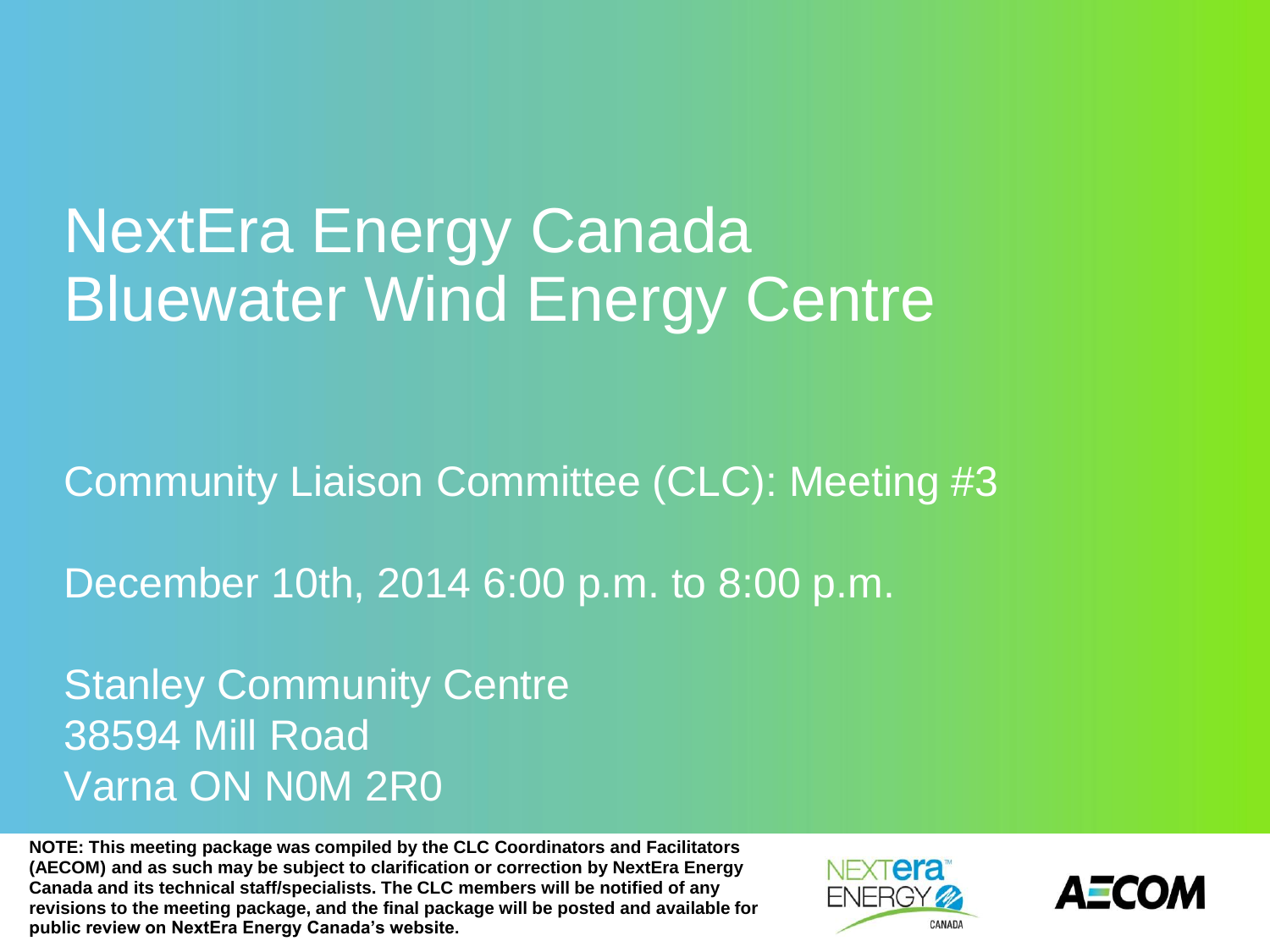### **Agenda**

#### 1. Introductions

- 2. Recap of CLC Meeting # 2
	- Purpose of the CLC
	- Project Overview
	- Public Attendance and Depositions
- 3. Parking Lot Items and any Questions/Comments Raised since the Second CLC Meeting
- 4. Update on Construction and Installation
- 5. Operations and Maintenance Introduction of Operations Team
- 6. Preliminary Discussion of Monitoring and Mitigation Measures (to be further discussed at CLC Meeting No. 4)
- 7. Depositions, if any requests received
- 8. Tentative Items for Discussion at Future CLC Meetings

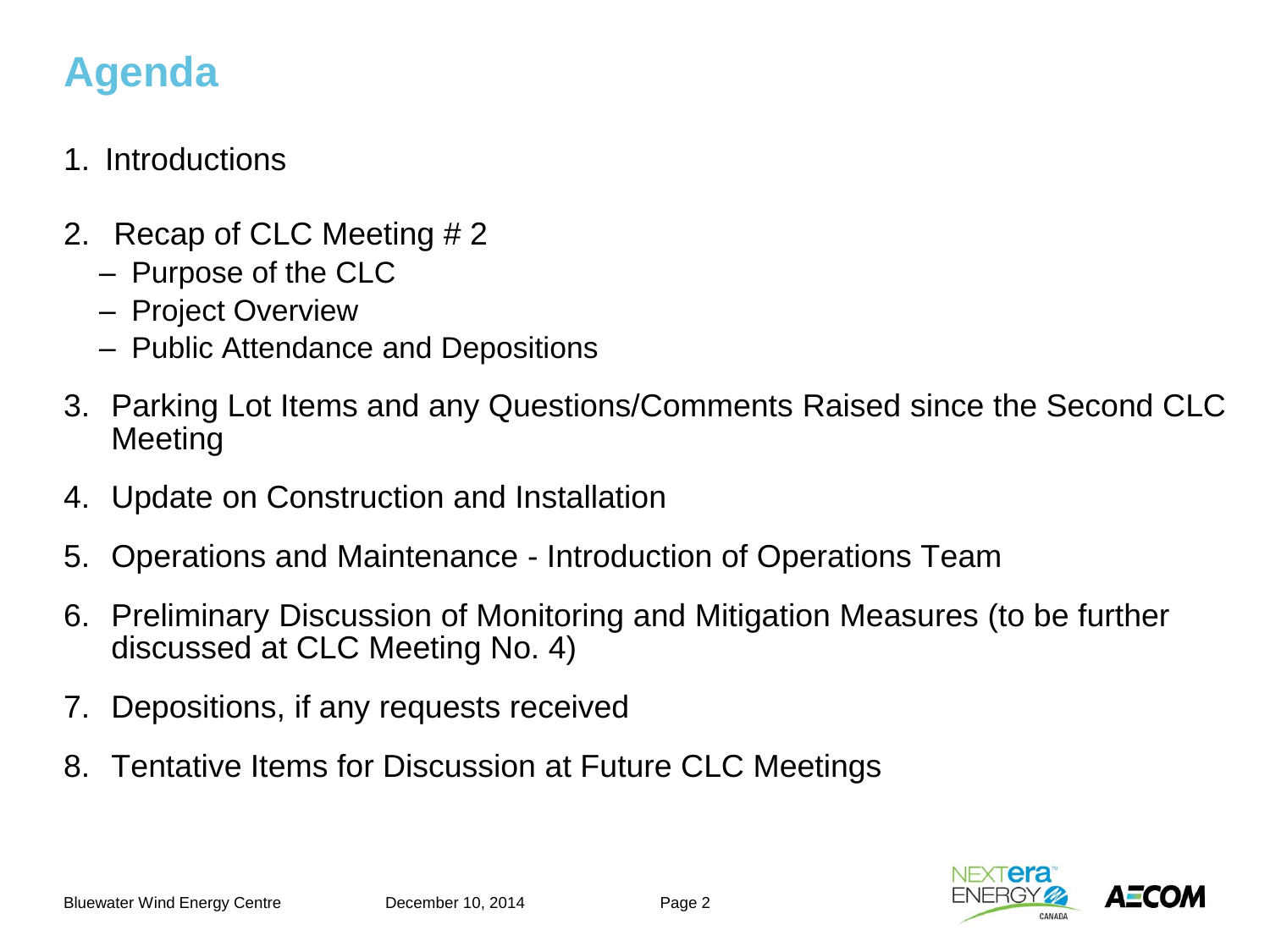### **Introductions**

#### **CLC Members:**

- Paul Steckle
- Judy Keightly
- Dean Jacobs
- Kevin Wilbee

#### **CLC Coordinators and Facilitators (AECOM):**

- Avril Fisken
- Adam Wright

#### **NextEra Energy Canada:**

- Nicole Geneau, Director, Development
- Jeff Damen, Construction
- Andrea Garcia, Environmental Services
- Catie Mitchell, Business Manager
- Doug McIntosh, Regional Operations Manager
- Jeffrey MacFarlane, Operations Manager
- Jessica MacKay Ward, AECOM
- Christy Humphrey, NRSI
- *Derek Dudek, Community Relations Consultant*
- *Craig Scott, Canadian Green Power*

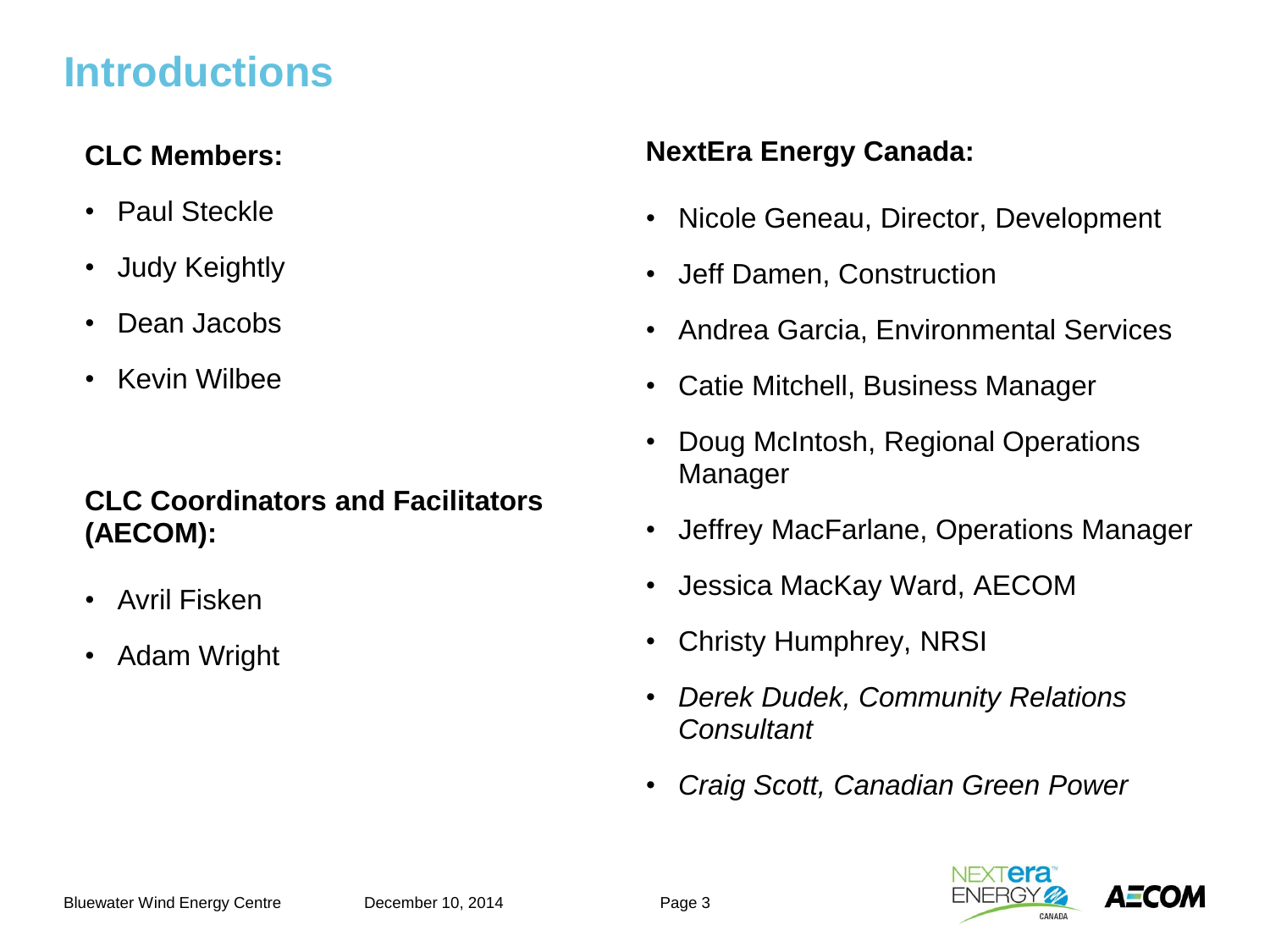### **Recap: CLC Meeting #2**

### **Purpose of the CLC**:

- A forum for two-way communication between NextEra Energy Canada and the public
- An opportunity to provide additional information and updates, and to respond to questions or concerns related to:
	- Construction and installation
	- Use and operation
	- Maintenance
	- Retirement of the Facility

#### **Project Overview:**

- Class 4 Wind Facility, in the Municipality of Bluewater and a transmission line that extends into Huron East in Huron County
- 37 turbines, with 80 metre towers and 50.5 metre blades
- A generating capacity of 60 MWs
- Status of studies and approvals.
- Outline of construction process

#### Central Huron Seaforth Huron East Airport Lin Pavillion Rd Centennial Rd Staffa Rd Perth Kippen Rd Wind Energy Centre Study Area ransmission Line Study Area Bluewater Municipal Division Project Location GE Turbine MET Tower Collection Lines Danceland Rd Hens: Zurich-Hensall Rd Zurich 1:121.000 Rogerville Rd UTM Zone 17N, NAD 83

### **Public Attendance and Depositions:**

- Local residents in attendance.
- No depositions.

Bluewater Wind Energy Centre December 10, 2014 Page 4



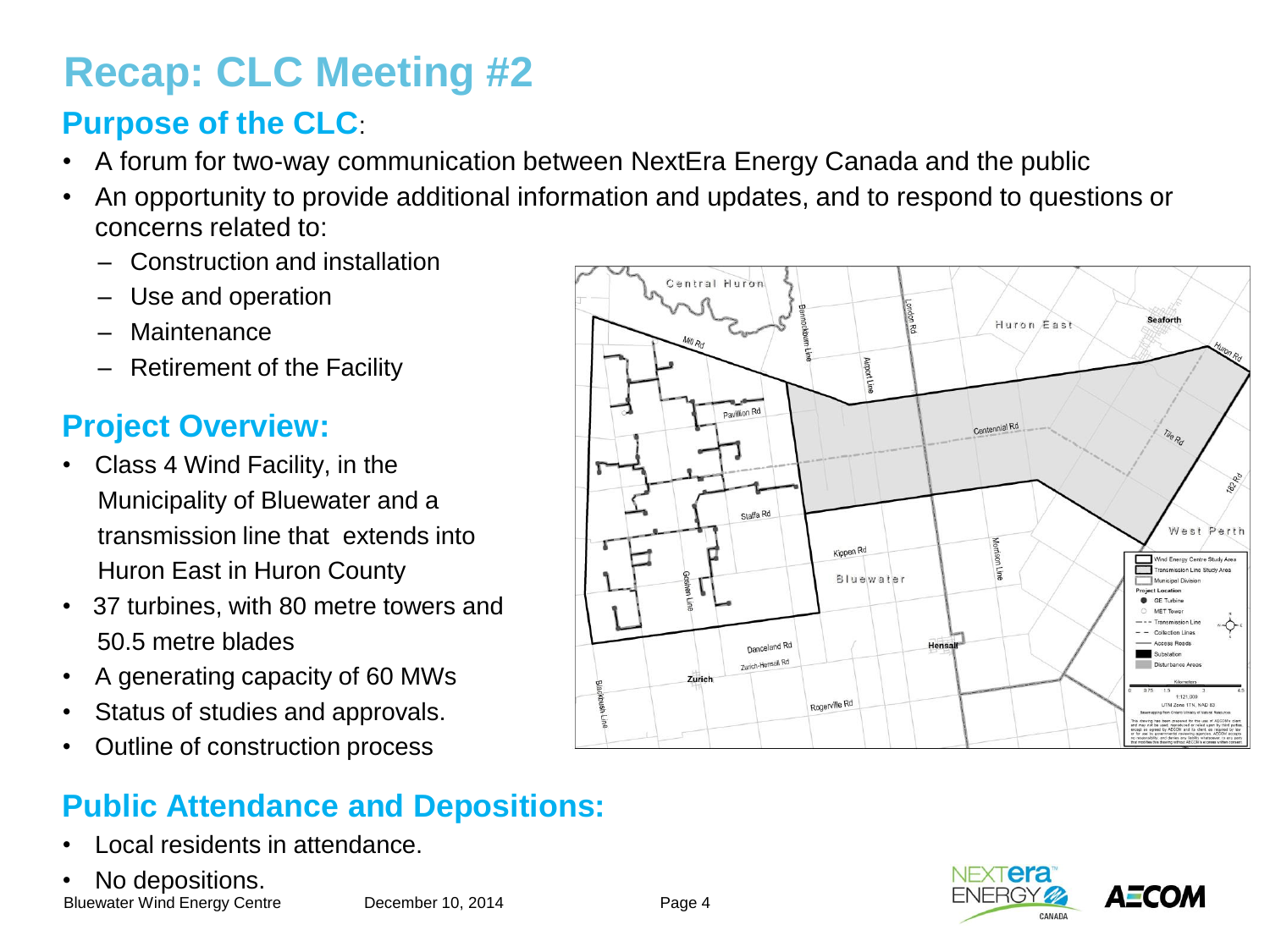### **Recap: CLC Meeting #2**

#### **Meeting Summary for our 2nd CLC Meeting:**

- Draft minutes were prepared by AECOM and circulated to the CLC on **June 3, 2014**
- Members were asked to advise AECOM of any errors, omissions or changes by **June 10, 2014**
- All recommended comments/changes were incorporated and the minutes were posted on NextEra's publically accessible website on **June 13, 2014**
- CLC members were also emailed the final minutes on **June 13, 2014**

**Opportunity for Improvement**: We'd like to understand your expectation for the meeting summary. Are you receiving information that's easily shared with local community members?

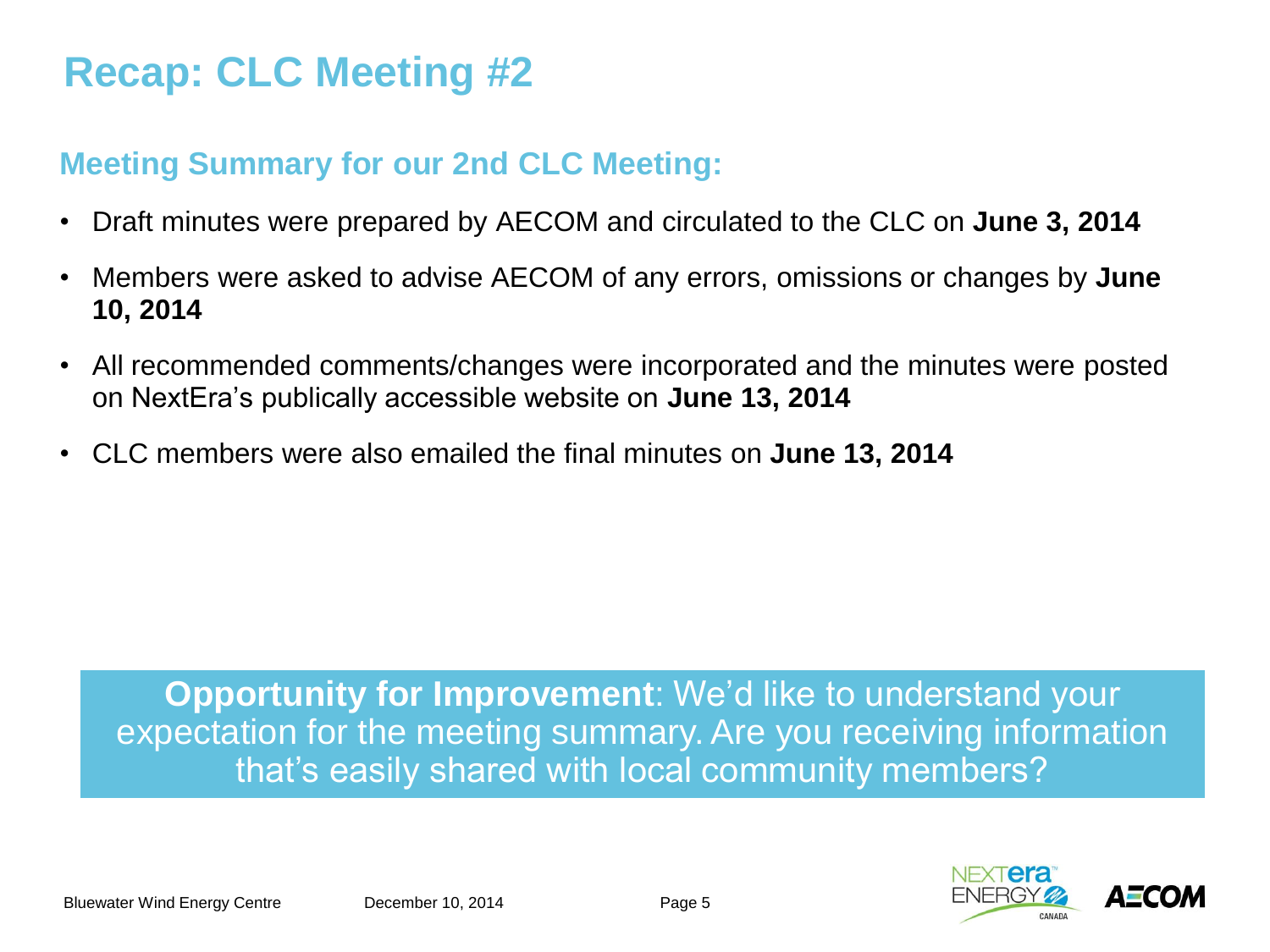### **Recap: CLC Meeting #2 – Local Labour**

#### **Construction Stats**

- General Contractor is Borea Construction Canada
- **At least 16 Huron County companies** used (subcontractors and suppliers) on the Bluewater project.
- There were nearly **\$4M** in contracts with subcontractors and suppliers within Huron County.
- Peak volume of individuals on site including subcontractors was around **200**.
- Indirect economic benefits have not been measured, but local hotels, restaurants, home improvement stores, gas stations, machine shops, pubs and grocery stores have seen an increase in business since the start of the project.

#### **Projected Economic Impact**

| <b>Construction Jobs:</b>         | 200 at peak     |
|-----------------------------------|-----------------|
| <b>Full Time Operations Jobs:</b> | 6               |
| <b>Capital Expenditures:</b>      | \$160 Million   |
| <b>Corporate Income Tax:</b>      | \$104 Million*  |
| <b>Landowner Payments:</b>        | \$14.5 Million* |

\*Estimated over first 20 years of the project.

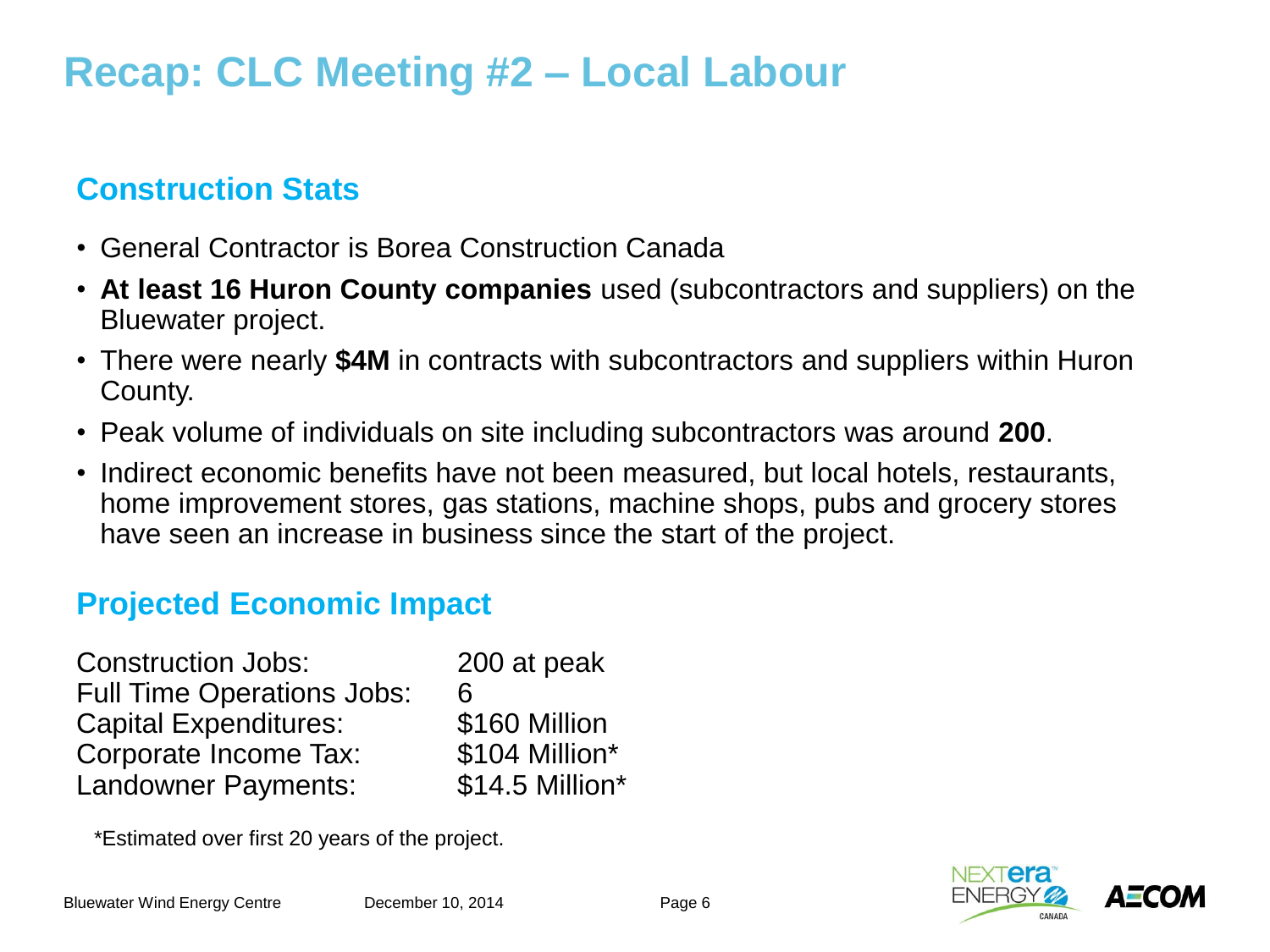## **Recap: CLC Meeting #2 – Parking Lot Items**

| <b>Parking Lot Concern</b>                                                                                                                                     | <b>Response to Concern</b>                                                                                                                                                                                                      |
|----------------------------------------------------------------------------------------------------------------------------------------------------------------|---------------------------------------------------------------------------------------------------------------------------------------------------------------------------------------------------------------------------------|
| <b>Update on success of Bobolink habitat</b><br>plan                                                                                                           | The Bobolink Management Area has been established and is<br>being managed in accordance with the permit requirements.<br>Effectiveness monitoring completed in June 2014 confirmed that<br>the Area is being used by Bobolinks. |
| <b>Update on Summerhaven project</b><br><b>regarding Bobolink</b>                                                                                              | The Bobolink Management Area has been established and is<br>being managed in accordance with the permit requirements.<br>Effectiveness monitoring completed in June 2014 confirmed that<br>the Area is being used by Bobolinks. |
| <b>Provide indirect economic benefits</b><br>development study to the committee for<br>the next meeting                                                        | To be provided once it becomes available.                                                                                                                                                                                       |
| If I call NextEra, what is the process for<br>timelines and what happens if there are<br>no amicable results?                                                  | Information will be provided for Meeting<br>No.3.                                                                                                                                                                               |
| <b>NextEra to provide protocol regarding</b><br>fire and emergency procedures for<br><b>Meeting Summary.</b>                                                   | NextEra will provide emergency response<br>plan for Meeting $# 3$ .                                                                                                                                                             |
| On site tour CLC member enquired about<br>the potential for NextEra to fund<br>community projects.<br><b>Bluewater Wind Energy Centre</b><br>December 10, 2014 | NextEra to discuss potential with CLC<br>member.<br>Page 7<br>LINLINUI <b>W</b><br>1-LUIV                                                                                                                                       |
|                                                                                                                                                                | CANADA                                                                                                                                                                                                                          |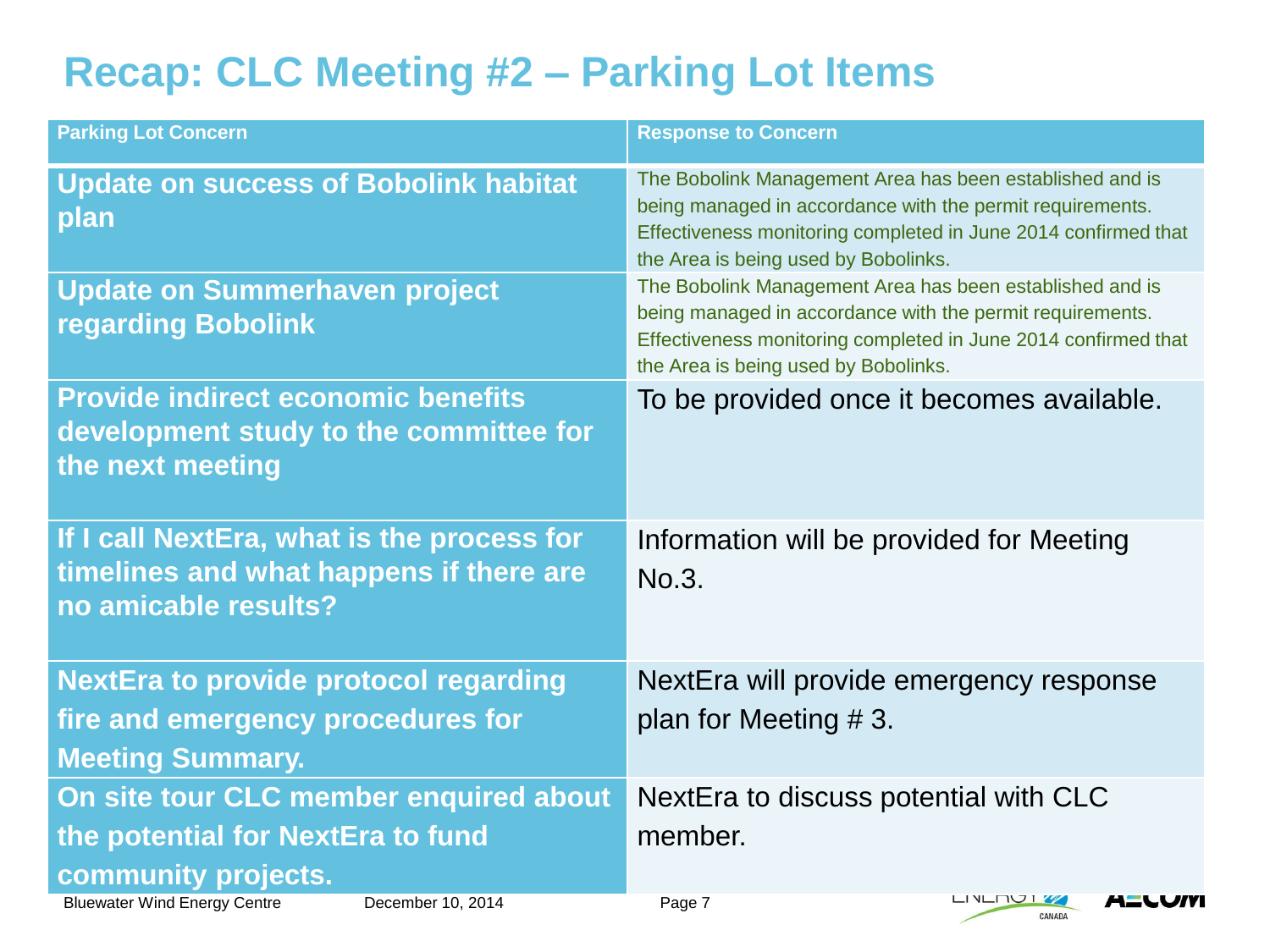### **Status of Post-Construction Activities**

#### **1) Construction Clean up, Modifications and Road Repairs: July 2014 onward**

- Waste and debris generated during construction activities to be collected and disposed of at an approved facility.
- All equipment and vehicles will be removed from the construction area.
- Reasonable efforts made to minimize waste generated and to recycle materials, including returning packaging material to suppliers for reuse/recycling.
- During construction: Use of industry best practices for spill prevention utilized. In unlikely event of a minor spill, clean up will be immediate and any impacted soils will be removed from the site and disposed of at an approved facility.

#### **2) Reclamation: (August to Spring 2015)**

– Stripped soil will be replaced and re-contoured in the construction areas and disturbed areas will be reseeded during appropriate conditions for germination (as seasonality allows).

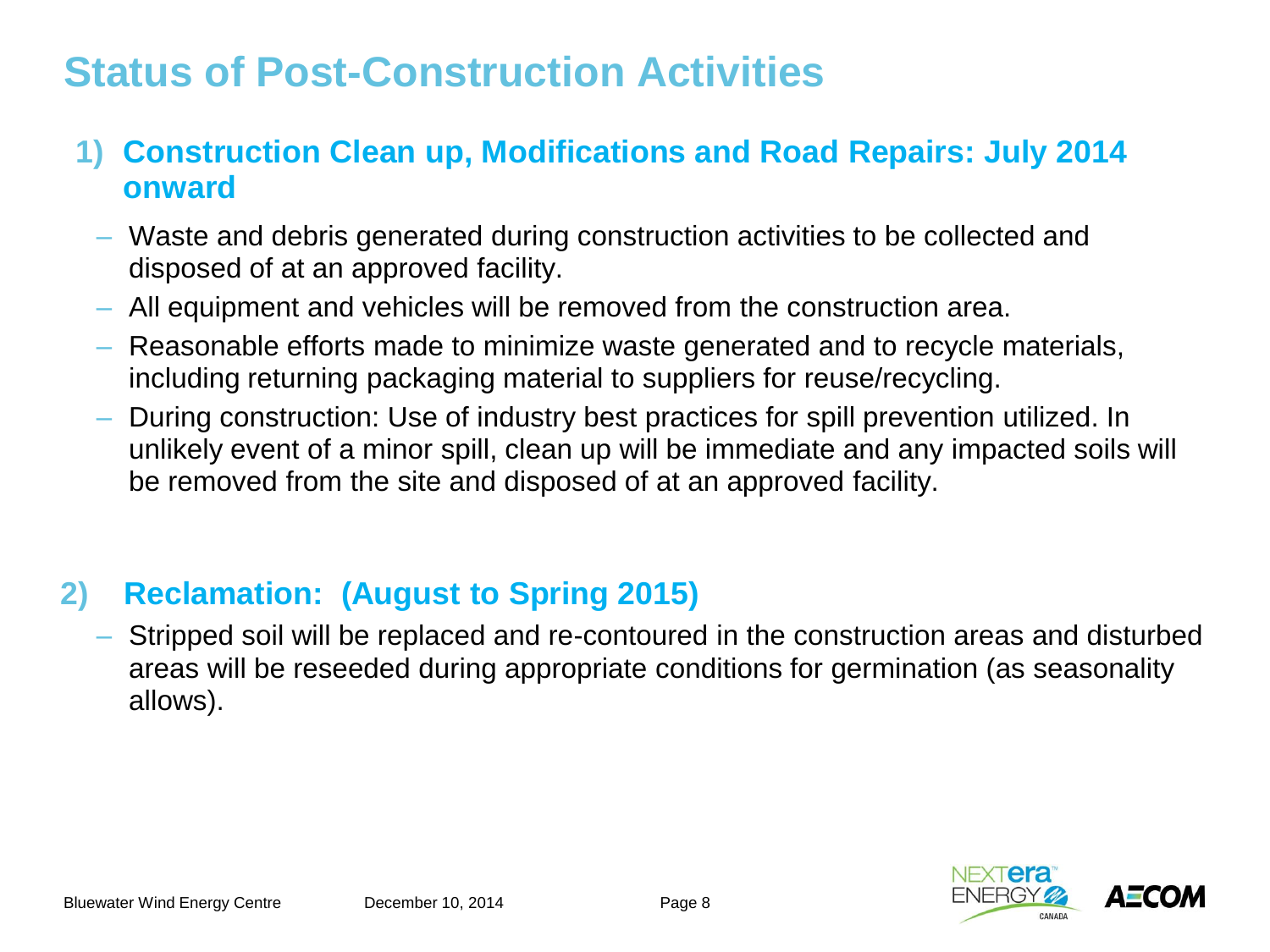### **Update on Project Commissioning and Operations**

### **Wind Turbine Commissioning: July 19, 2014**

**Requires Collection System, Substation, and Turbines to Start**

- Turbine commissioning took place in sequential order prior to the planned Commercial Operation of the Project.
- Portable generators were used to provide backfeed power for commissioning prior to being connected to the power grid.
- Commissioning included testing and inspection of electrical, mechanical, and communications operability.
- A detailed set of operating instructions were followed in order to connect into the electrical grid.





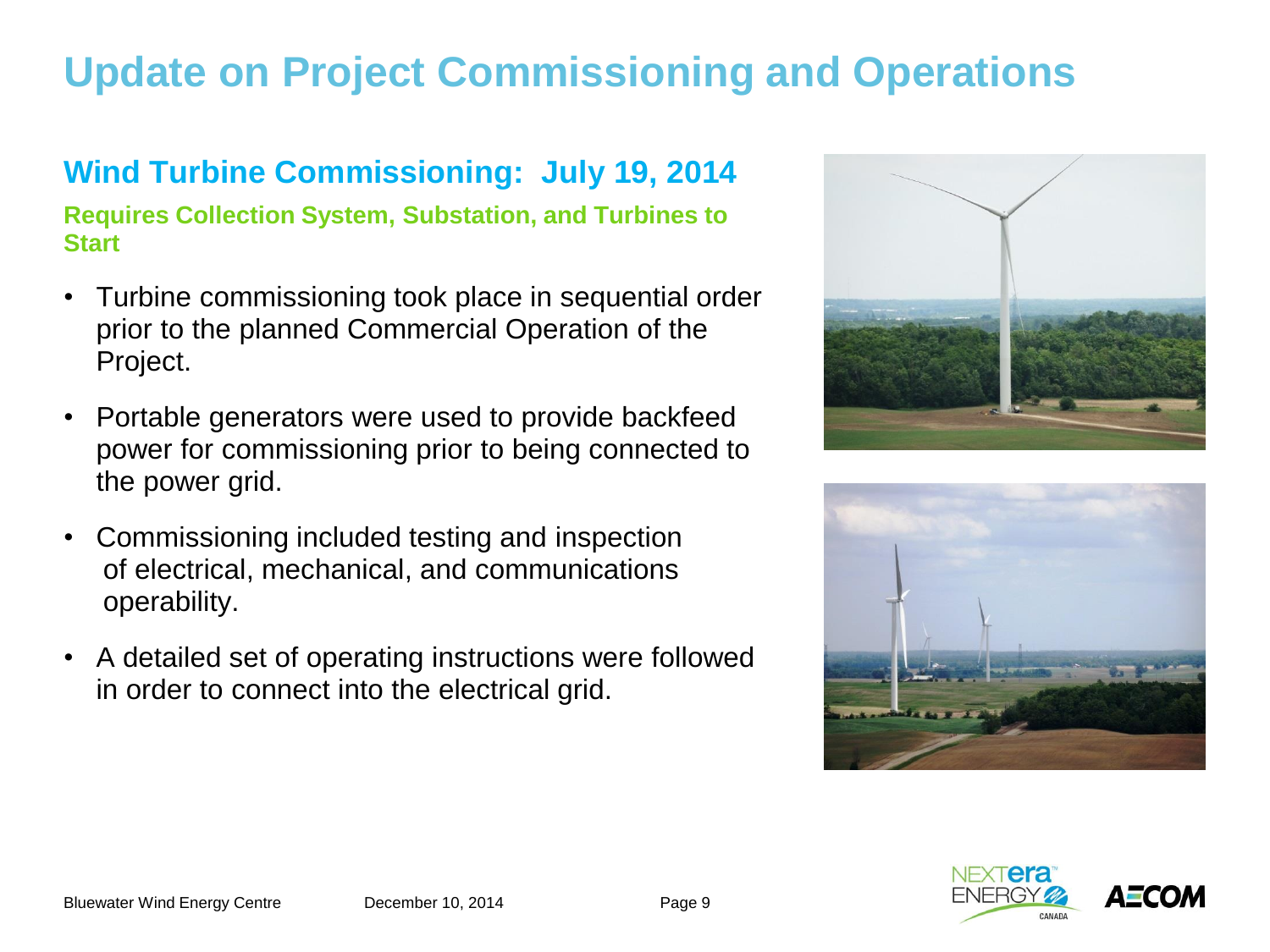### **Operations**

- The operation phase will be approximately 25 years and the operations building will require full time staff (i.e., site supervisor and wind technicians).
- Turbines will require scheduled maintenance (i.e., oil change, gearbox cleaning and lubrication, replacement of worn parts). Routine preventative maintenance activities will be scheduled as required, in accordance with manufacturer requirements.
- Spill prevention best practices utilized during the Construction Phase will also be implemented during operational maintenance.
- If unscheduled maintenance of a turbine is required (i.e. component failure), then the turbine will be taken out of service until the repair is complete. Larger trucks and cranes may be required periodically for larger repairs, but this is expected to occur infrequently.
- To monitor subsystems within each turbine and the local wind conditions, a comprehensive control system is installed and networked to the local operator and to NextEra's central operations centre (staff on-site 24/7). The operations building will be notified if an event occurs outside a turbine's normal operating range, and the turbine will be shut down. Turbines can be controlled remotely from the central operations centre.
- Operation decisions based on meteorological data include turbine shut down under icy or extreme weather, and cut-in and cut-out wind speed.

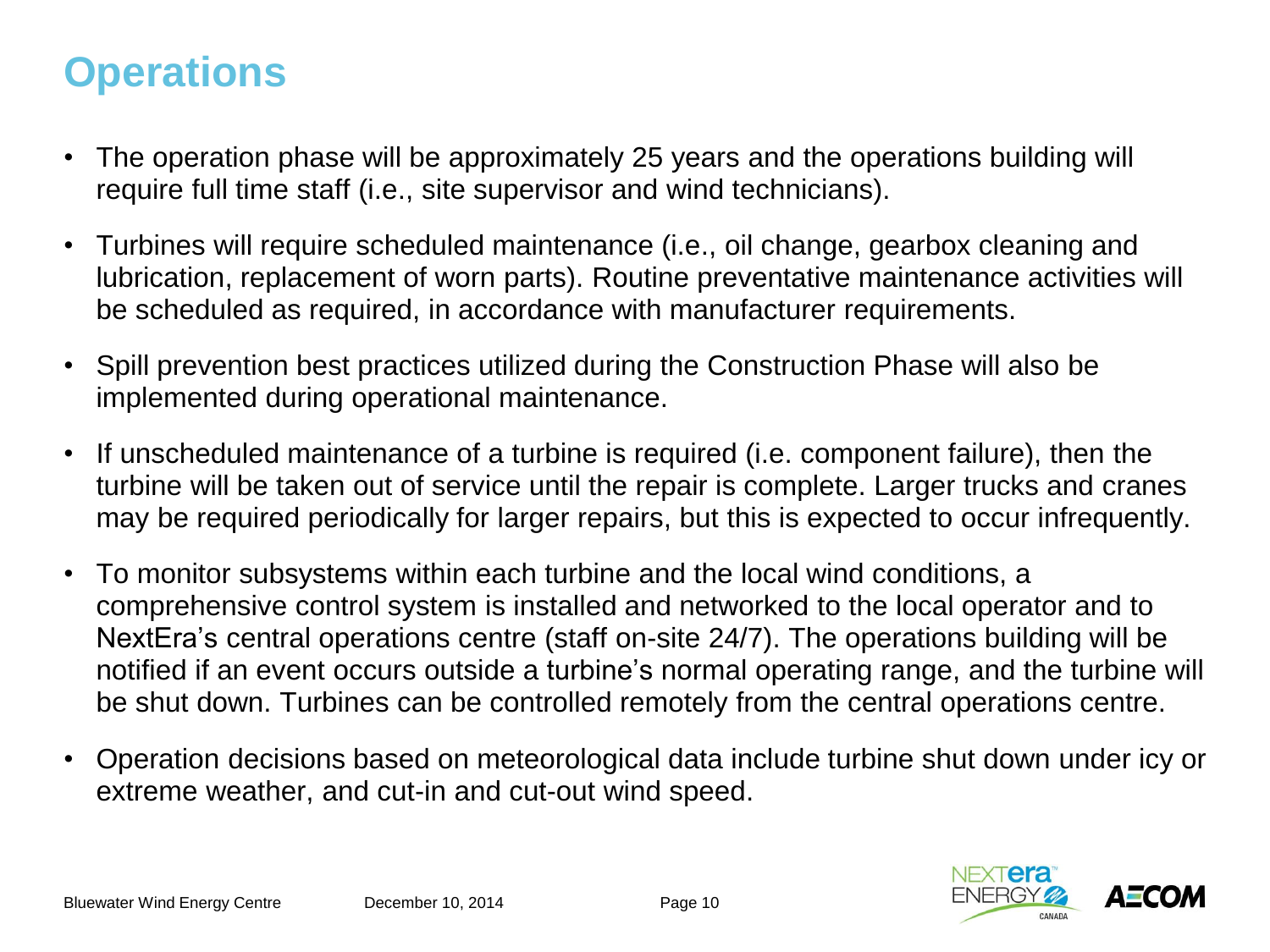### **Operations**

#### • **System Maintenance:**

- GE 1.62 MW wind turbines are automated and have few maintenance requirements.
- Initial maintenance of the turbines occur approximately 500 hours after initial commissioning and routine preventative maintenance activities are scheduled as required.
- Maintenance activities include changing of oil and gas filters, cleaning of gear boxes, replacement of worn parts and on-going inspections.
- All maintenance activities adhere to the same waste disposal and spill prevention industry best practices undertaken during construction.
- **Unplanned Turbine Maintenance:**
	- Modern turbines are very reliable and designed to operate for approximately 25 years.
	- Minor component failure may occur (i.e. electronic cards, switches, fans or sensors) and can take a turbine out of service until the faulty component is replaced.
	- Replacement of a major component (i.e. gearbox or rotor) is atypical. NextEra would work with the County and the landowner to coordinate the delivery of any large equipment and repairs (if required).

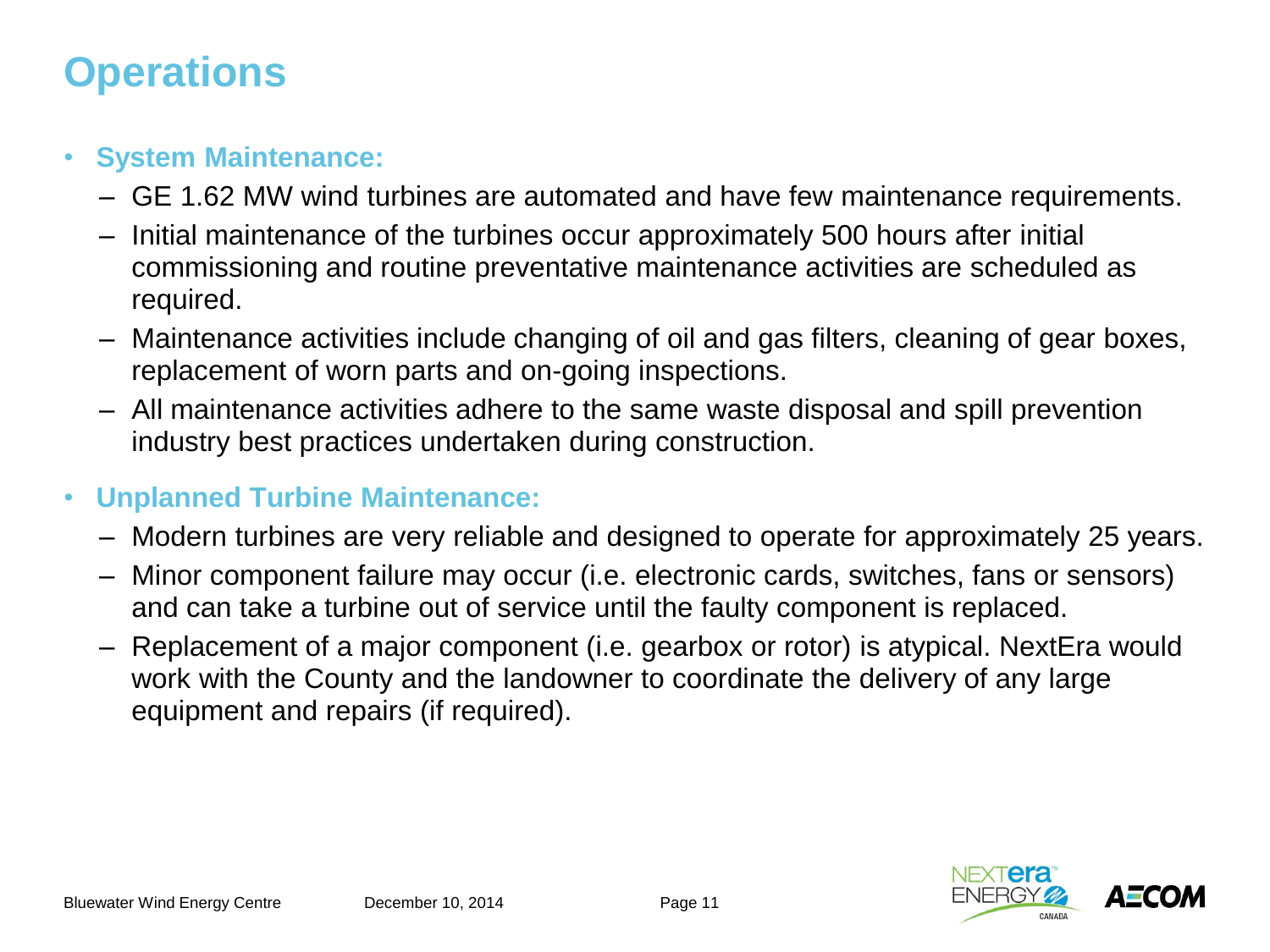### **Operations – Complaint Resolution:**

- NextEra acknowledges that some members of the community may have concerns regarding construction activities and long-term wind farm operations.
- To resolve disputes in a collaborative manner, NextEra follows its complaints resolution process.
- Should any complaints arise throughout the course of the construction, operation and decommissioning phases, a NextEra representative will contact the complainant to understand and seek a resolution.
- NextEra will **notify the local MOECC** (Ministry of Environment and Climate Change) **district office** of the complaint **within 2 business days** of receipt of the complaint (**1 business day** if the complaint is related to **Ground Water**).
- The MOECC notification will include:
	- Description of the nature of the complaint;
	- Wind direction at the time of the incident related to the complaint;
	- Time and date of the incident related to the complaint; and
	- A description of the measures taken to address the cause of the incident and to prevent a similar occurrence in the future

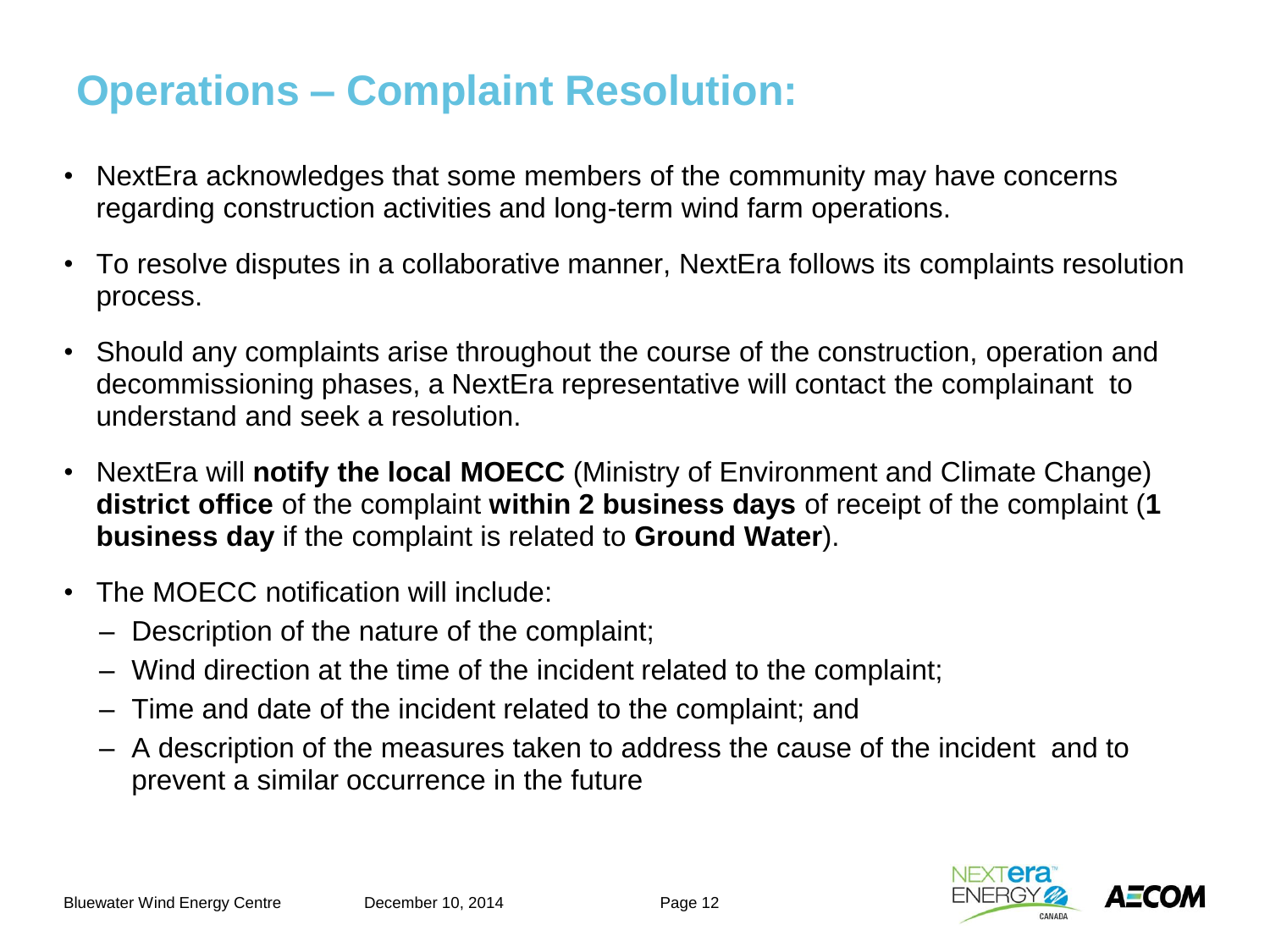### **Operations – Complaint Resolution, cont'd:**

- NextEra will provide the local MOECC district office with a written records of the complaint **within 8 business days** of the complaint.
- As soon as possible, **no later than three (3) days** call complainant to follow up.
- Prepare letter to respond to customer/citizen and mail **within 5 days of receiving complaint**.
- Information requests and complaints about the local operations and maintenance can be addressed to:

**NextEra Energy Canada, LP 390 Bay Street, Suite 1720 Toronto, ON M5H 2Y2 Toll Free Phone: 1-877-463-4963 Main Office Line: 416-364-9714 Email: bluewater.wind@nexteraenergy.com Website: www.NextEraEnergyCanada.com**

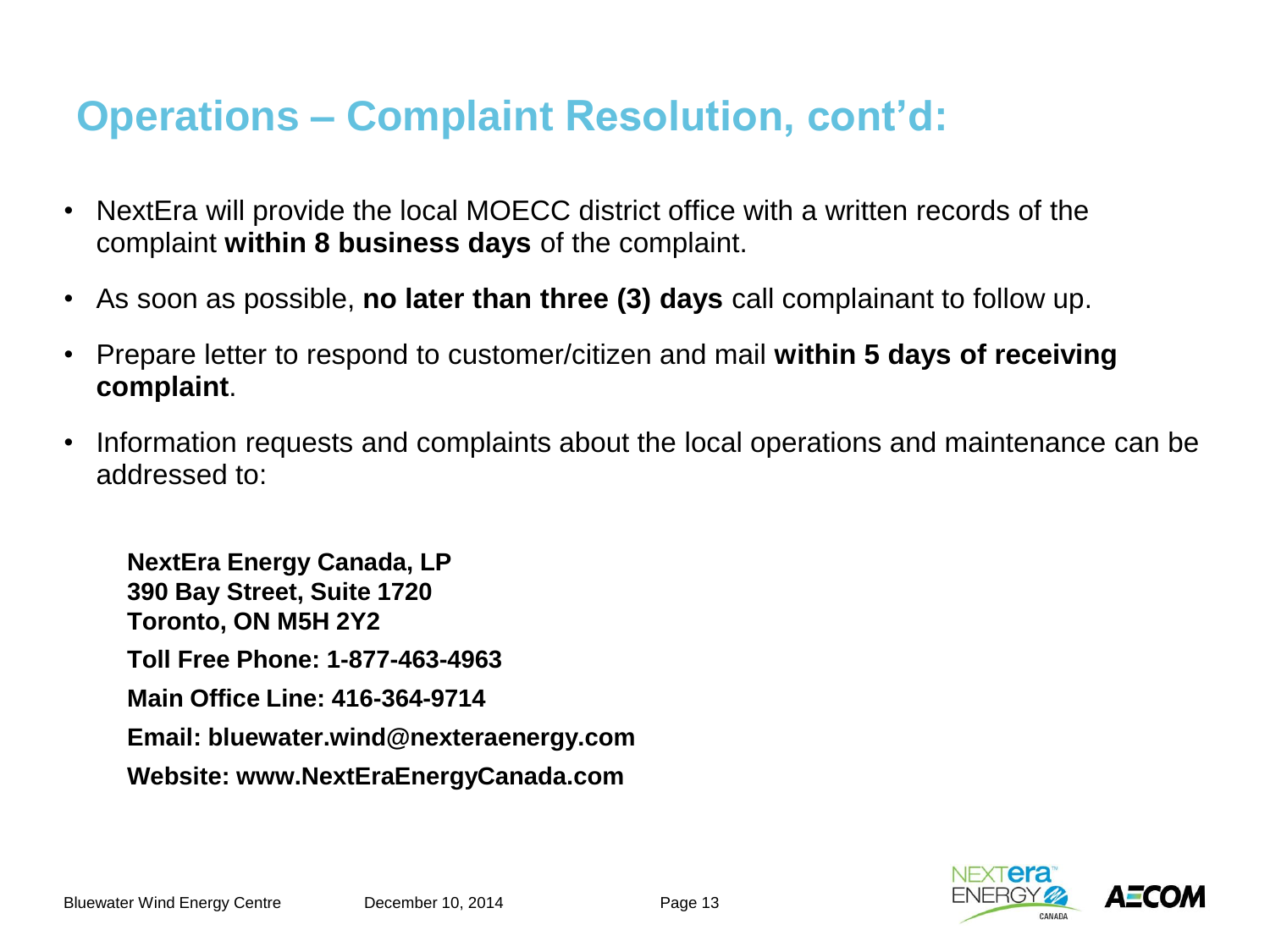#### • **Environmental Effects Monitoring Plan:**

– In accordance with the requirements of Ontario Regulation (O.Reg.) 359/09, the Environmental Effects Monitoring Plan addresses various elements including, but not limited to, heritage and archaeological resources, natural heritage features and noise.

#### • **Noise**

- The Provincial Environmental Protection Act (EPA) requires that noise emissions for any new projects must not have any adverse effects on the natural environment and not exceed 40dBA when wind speeds are of 6 metres/second and below. NOTE: the allowable noise levels increase during higher wind speeds.
- Prior to construction, a Renewable Energy Approval (REA) was obtained with measures to be adhered to, i.e. noise modeling by independent consultants.
- Noise emissions will not likely change unless there is damage to the equipment (immediately recognized by the computer monitoring system and addressed by the operations team).
- Acoustic Emission and Immission testing will be conducted following COD. Results are then reported to the MOECC.

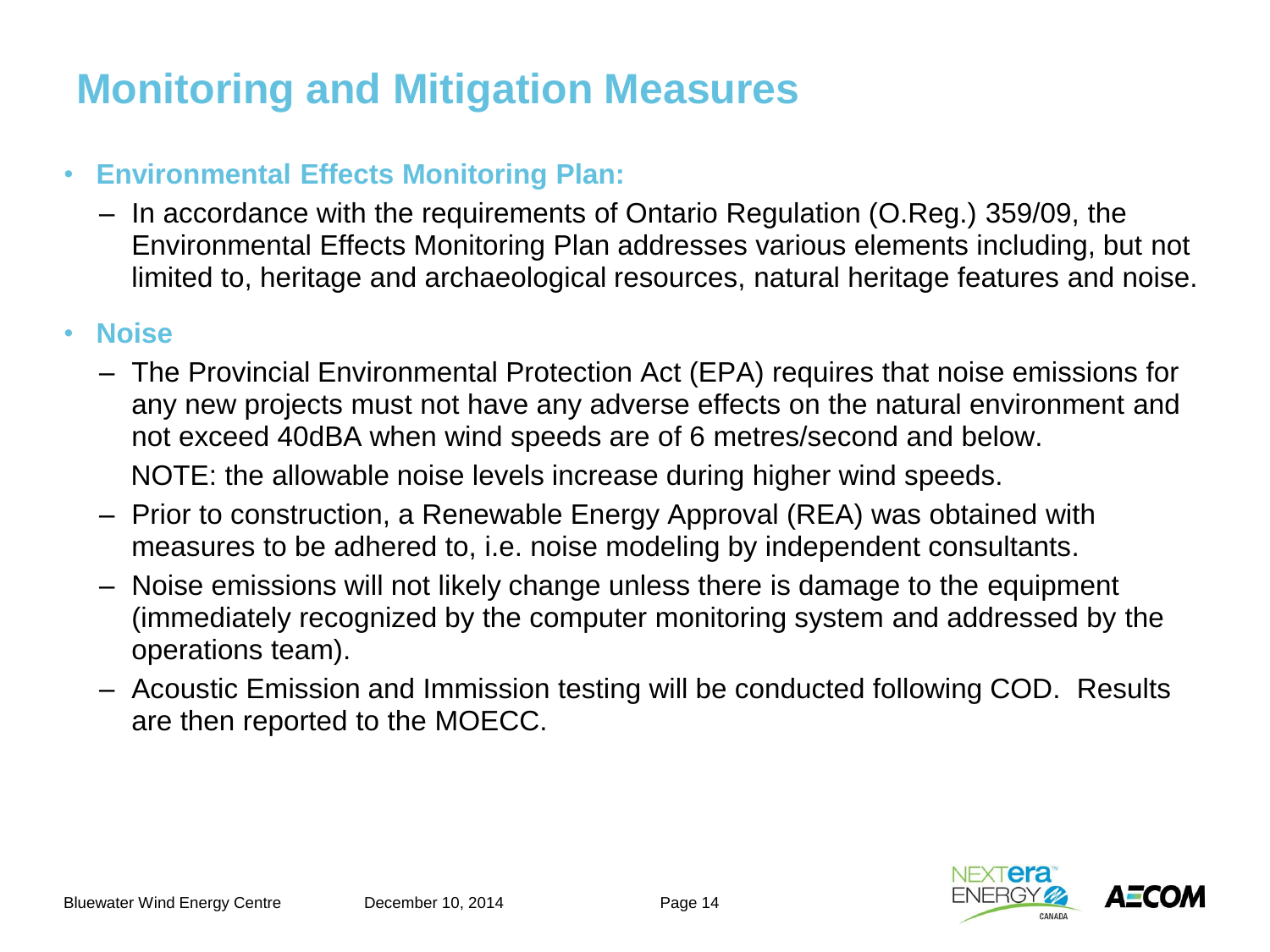#### • **Species-At-Risk (SAR) Monitoring**

- Species at Risk mortality monitoring occurred during the summer of 2014
- Monitoring was conducted in accordance with MNRF requirements
- All 37 turbines were searched monthly
- Annual report will be prepared in winter 2014
- Species at Risk Monitoring (provincial) continues for the life of the project
- 2015 Species at Risk monitoring will begin May 1
- Bobolink habitat monitoring occurred during the summer of 2014
- Bobolink habitat monitoring will continue in 2015 for 4 more years
- SAR bat habitat compensation (bat house) monitoring occurred during the summer of 2014
- Monitoring will continue in 2015 for 2 more years, and then once every 5 years for the life of the project
- Butternut compensation monitoring will begin in 2015 for 2 years

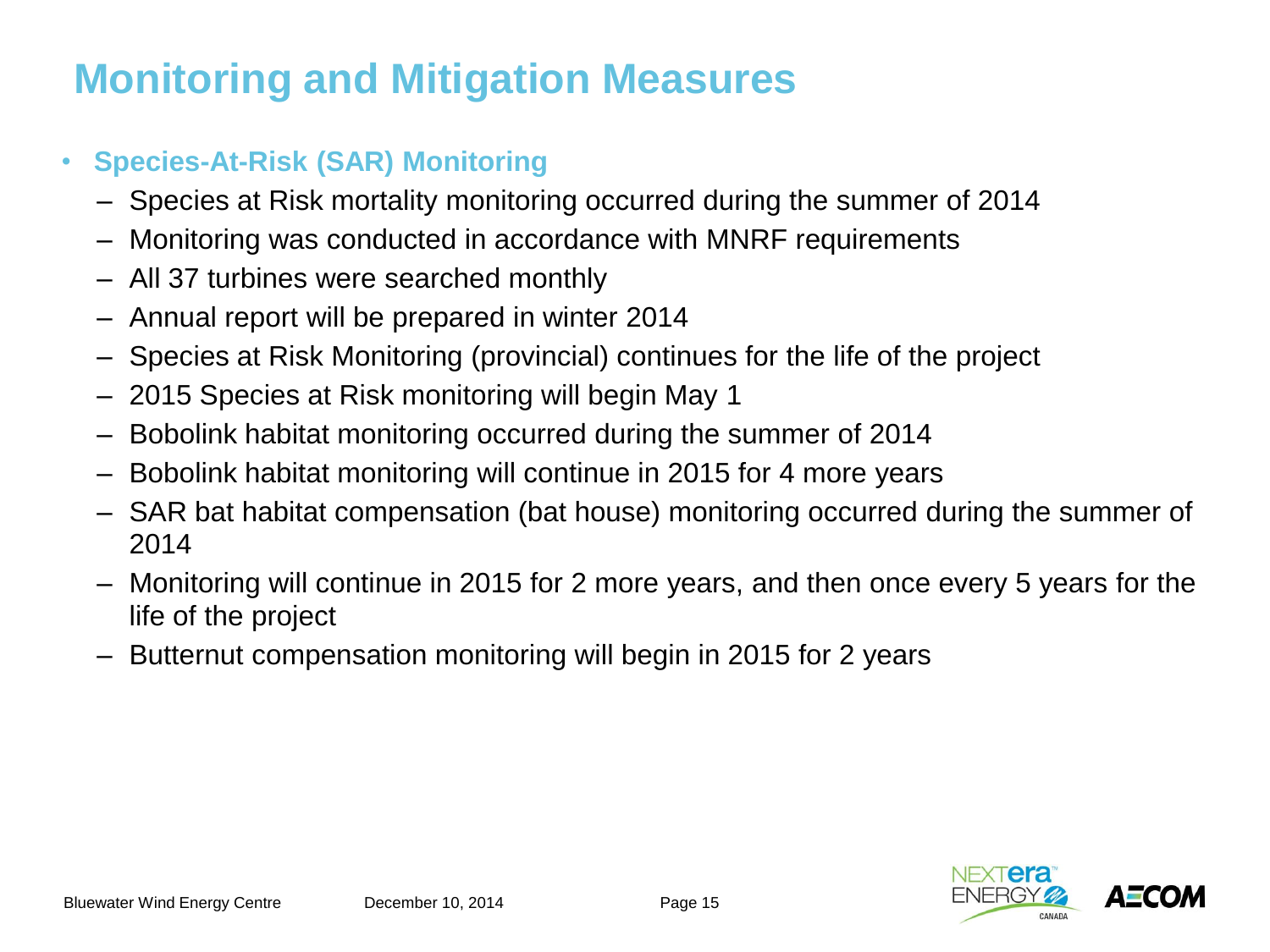#### • **Bird and Bat Post-Construction Monitoring**

- Monitoring will be conducted in accordance with requirements of the REA and MNRF **Guidelines**
- Monitoring will begin May 1, 2015
- Turbine searches will occur twice weekly from May 1st through October 31st, and raptor surveys will continue weekly from November 1st through November 30th.
- Correction factors are applied in order to calculate overall estimated mortality rates across the project
- Annual report provided to MNRF by March 31 following each year of monitoring
- 3 years of monitoring are required

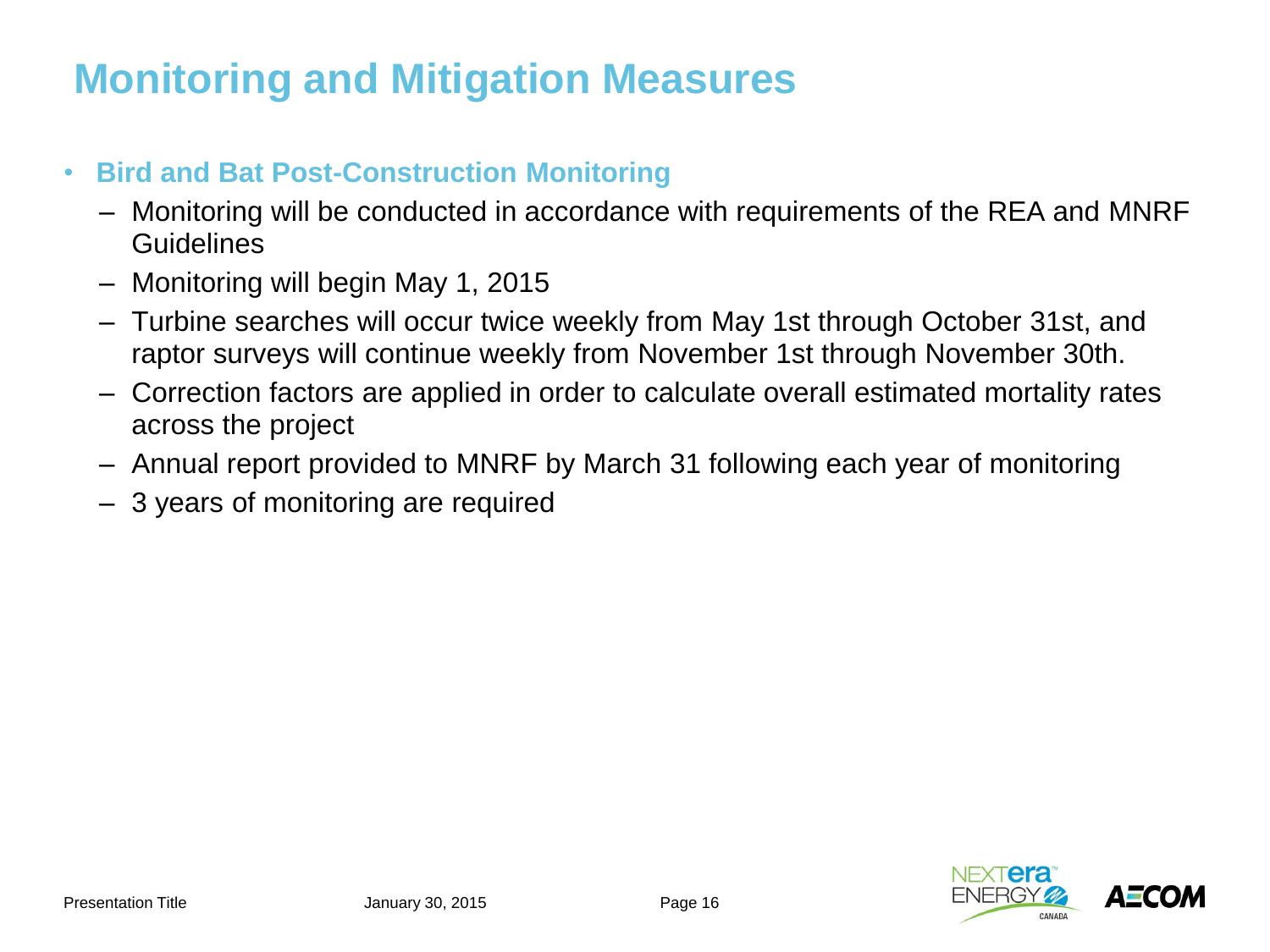#### • **Natural Heritage Monitoring**

- Post construction monitoring of certain wildlife habitats is required by the REA
- Red headed-woodpecker monitoring began in 2014
- Bat maternity colony habitat monitoring began in 2014 at 1 of 3 habitats required to be monitored
- Monitoring was conducted in accordance with MNRF requirements
- Annual report will be prepared in winter 2014
- Red-headed woodpecker and bat habitat monitoring will continue at these habitats for an additional 2 years, and at remaining habitats for 3 years
- Habitat monitoring for the following habitat types will begin in 2015 for 3 years, in accordance with the requirements of the REA:
	- Amphibian breeding habitat
	- Significant woodland compensation
- Annual reports will be submitted to MNRF by December 31 of each year of monitoring

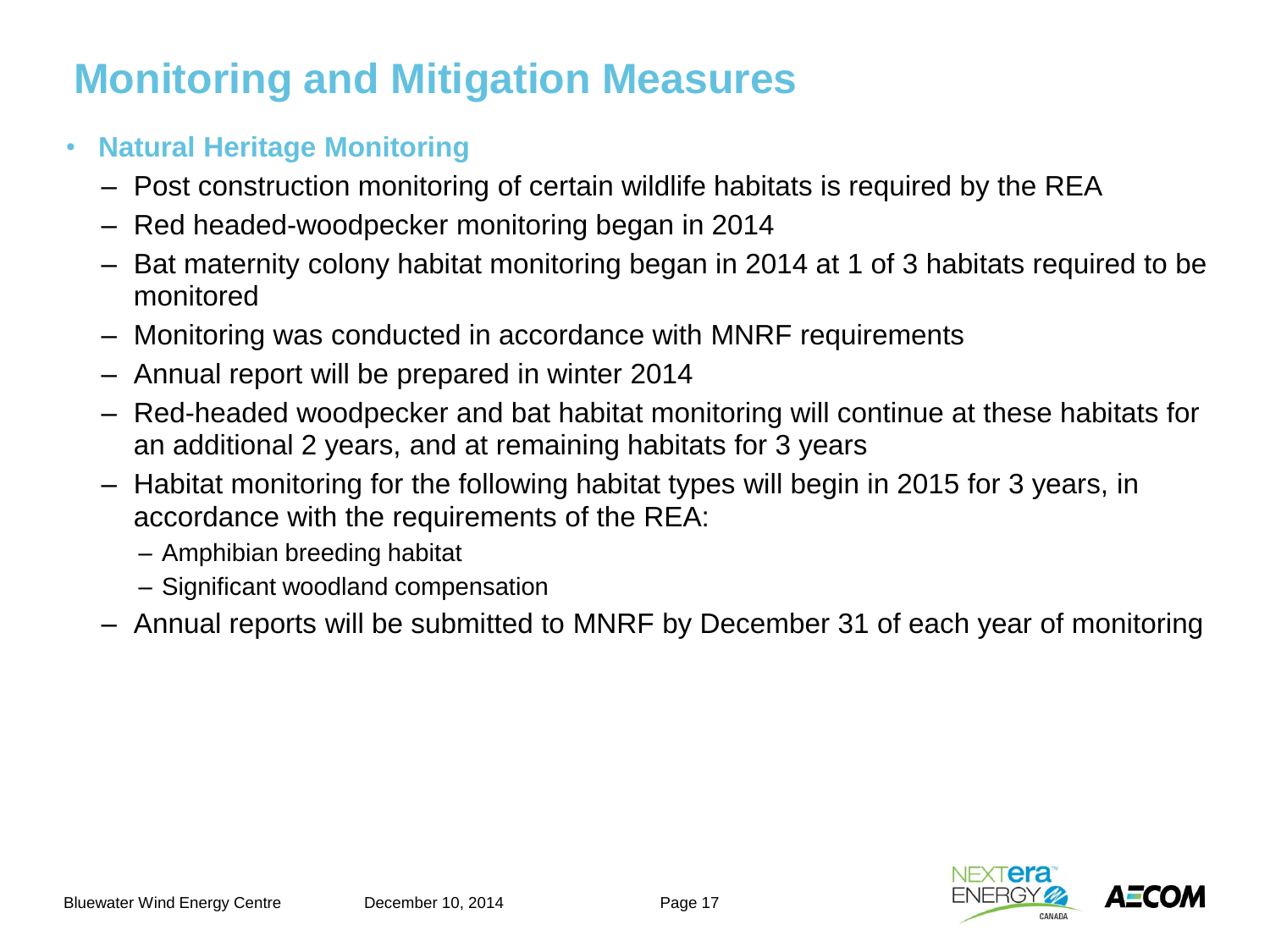### **Tentative Items for Discussion at Future CLC Meetings**

#### **CLC Meeting #4**

- Update on Operations and Maintenance
- Monitoring & Mitigation Measures
- Post-Construction Activities (e.g., reclamation or required repairs)
- Provisions for Decommissioning
- Other

### **Timeframe for next meeting, and possible dates?**

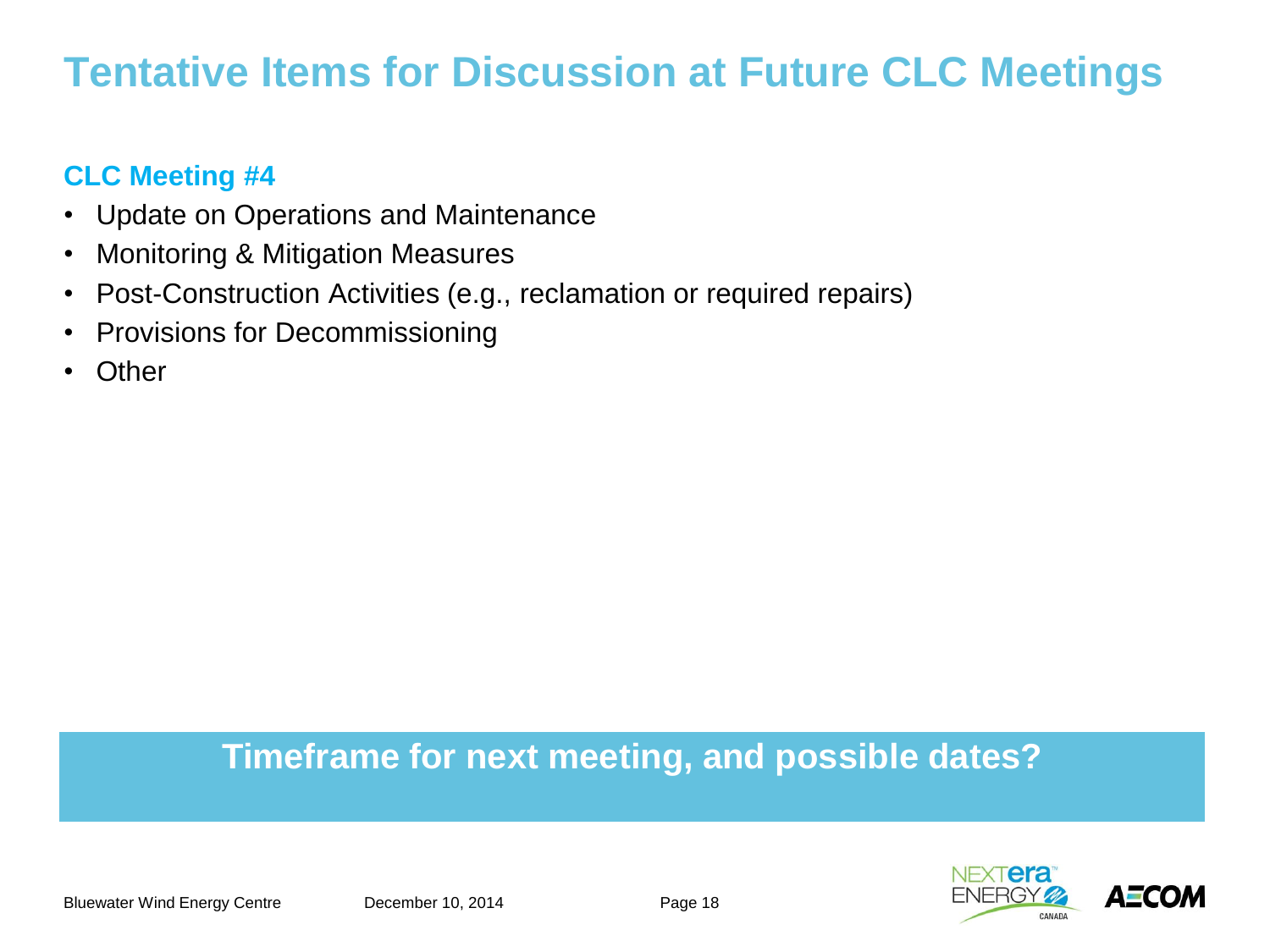### **www.NextEraEnergyCanada.com**

- Archaeological Reports
- Community Liaison Committee Materials
- Community Newsletter
- Construction Plan Report
- Consultation Reports, Information Packages and Other Communication
- Decommissioning Plan Report
- Design and Operations Report
- Heritage Assessment Report
- Noise Study Report
- Natural Heritage Report
- Ontario Energy Board Documents
- Project Description Report
- Project Modifications
- Renewable Energy Approval documents
- Shadow Flicker Report
- Turbine Visualization Images
- Water Assessment & Water Body Report
- Wind Turbine Specification Report